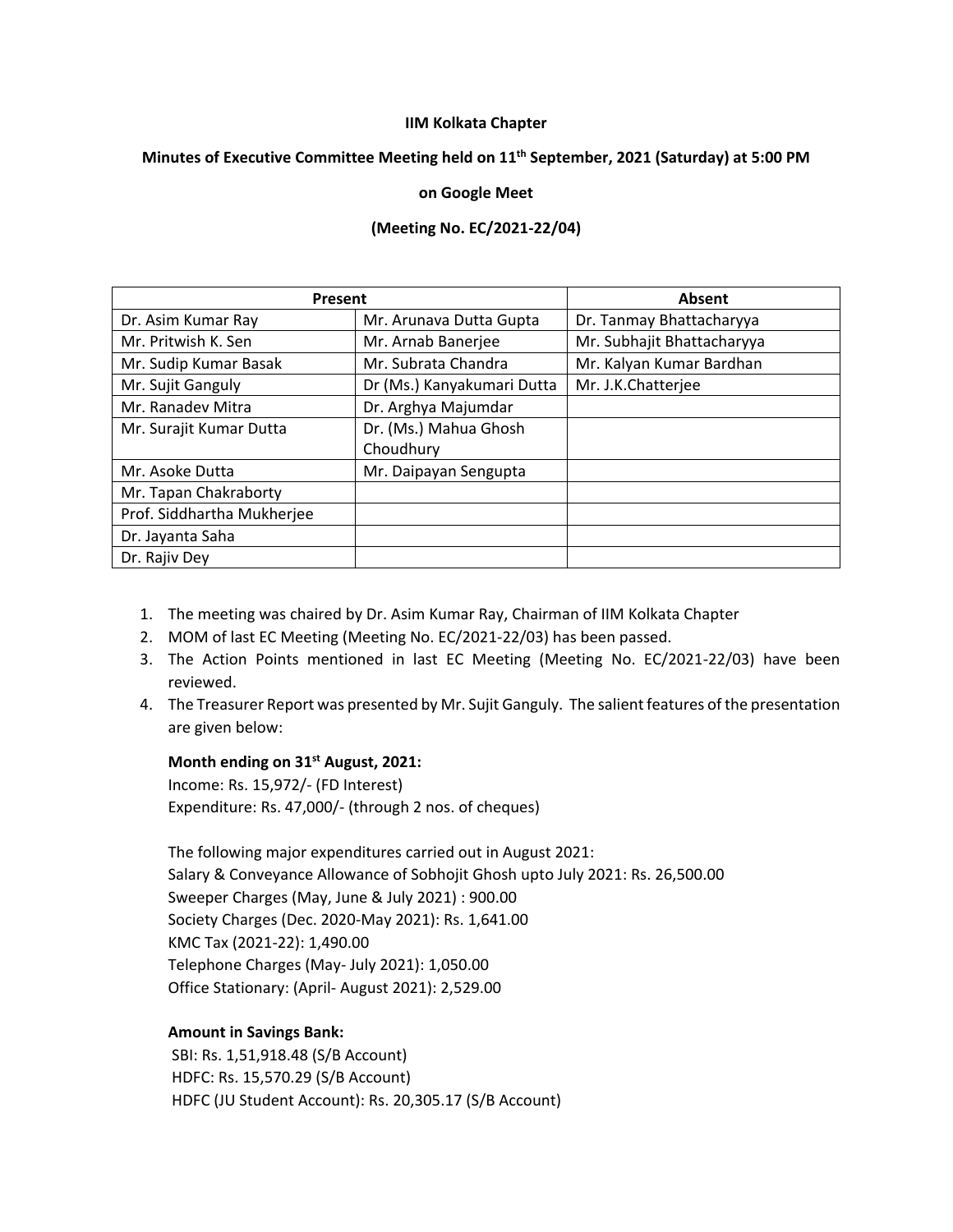| <b>Bank Name</b>  | <b>Deposit Amount (Rs.)</b> | <b>Maturity Amount (Rs.)</b> |
|-------------------|-----------------------------|------------------------------|
| <b>ICICI Bank</b> | 99.643.00                   | 99.643.00                    |
| <b>HDFC Bank</b>  | 14,00,000.00                | 14,00,000.00                 |
| SBI, Ruby Park    | 25,40,024.00                | 26,50,002.00                 |
| <b>TOTAL</b>      | 40,39,667.00                | 41,49,645.00                 |

#### **Total Fixed Deposits: Rs. 41,49,645.00**

 The authorized signatories of operating two Bank Accounts with HDFC Bank at Central Plaza Branch have been changed as per the decision taken in the earlier meeting.

It was pointed out that the following amounts are receivable in connection with last Seminar organized by IIM Kolkata Chapter in 2019: NALCO – Rs 29,500/- (Responsibility: Mr. Sujit Ganguly) Duttcon- Rs 23,600/- (Responsibility: Mr. Surajit Dutta) SK Mitra & Co. – Rs 5,310/- (Responsibility: Mr. J.K.Chatterjee) Maknan- Rs. 700.00

Mr. Surajit Dutta suggested that he along will Mr. Sujit Ganguly will review the expenditure and suggest means to bring down the expenditure.

- 5. Dr. A.K.Ray informed about the progress made by the Technical Committee of ATM of IIM to be held during November 14-15, 2021.
- 6. It was informed that the next Technical Talk on "Global Chrome Business An Overview" will be delivered by Mr. Debraj Mukherjee, Asstt. General Manager, International Sales, Tata Steel Mining Limited in virtual mode on 18<sup>th</sup> September, 2021. This would be notified shortly to all EC Members, Members of IIM Kolkata Chapter and Chairman & Secretary of other Chapters of IIM.
- 7. The essays received from different schools for nomination in Essay and Elocution contest for school students being organized by IIM Kalpakkam Chapter have been reviewed and the results are as follows: 1<sup>st</sup> Prize: "Radioisotopes in Medical Applications" authored by Shri Sunrit Kumar Chandra, Class XI, Birla High School, Kolkata 2<sup>nd</sup> Prize: "Innovative Materials in Combating COVID-19" authored by Shri Hrishit Mitra, Class XII, DPS, Ruby Park, Kolkata 3<sup>rd</sup> Prize: "SUPERCONDUCTING MAGNETS" authored by Shri Aditya Dhanuk, Class XII, St. Lawrence High School, Kolkata

The above essays have been sent to IIM Kalpakkam.

8. Dr. A.K.Ray briefed about the progress made for holding Curtain Raiser, Webinar and Physical Seminar on Industry 4.0. It was informed that a joint meeting with concerned members of IIM Kolkata and IIChE Kolkata Regional Center will be convened shortly.